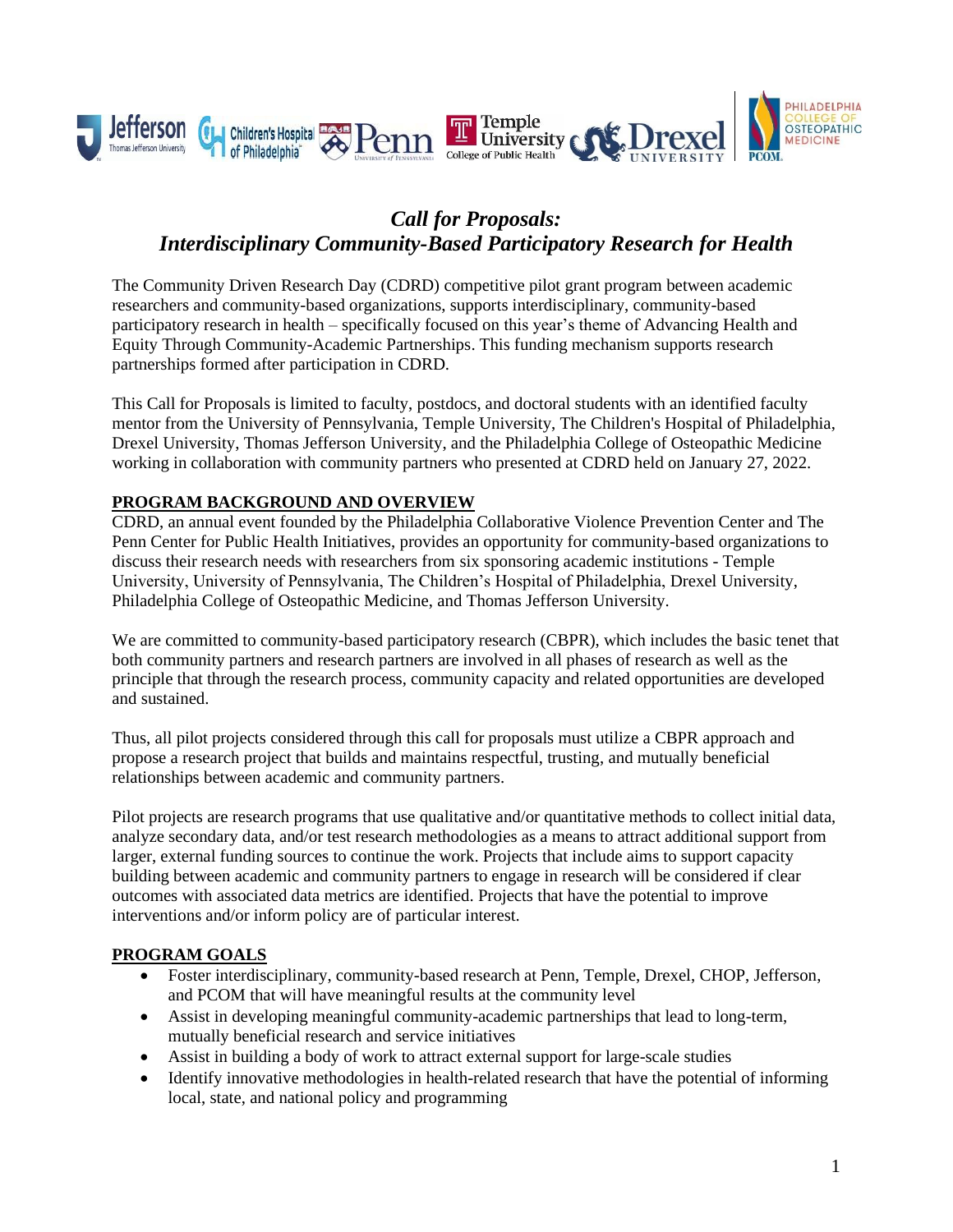# **APPLICANT ELIGIBILITY**

Each research project must have two Principal Investigators (co-PIs) - an Academic Partner and a Community Partner. The Academic Partner must be a faculty member, postdoc, or doctoral student with an identified faculty mentor from one of the sponsoring institutions (*Penn, Temple, Drexel, CHOP, Jefferson, or PCOM)* and the Community Partner must be an organization that presented a 2-minute presentation during CDRD on January 27, 2022.

The focus of the project must be in, around, or relevant to Philadelphia and the surrounding region. This includes Philadelphia, Montgomery, Bucks, Delaware and Chester counties, as well as parts of Southern New Jersey and Delaware.

Community-based organizations (CBOs) can apply to multiple institutions with different faculty members, but the projects must be different from one another. Also, there is a policy that one CBO will not be funded for two projects in the same funding cycle. As a courtesy, if you are a CBO and you are submitting more than one proposal to different institutions, please let all your faculty partners know this.

### **SELECTION CRITERIA**

The Community and Academic Partners must be involved in an equal partnership from project conception through dissemination of results. Research projects that will receive priority shall:

- Demonstrate how community and academic partners worked together at all stages of the proposal development and equally share responsibility for ideas and proposed actions in the proposal.
- Describe how the funds will be used to further develop the partnership.
- Describe how the CBO's research skills or capacity will be developed or improved through this partnership.
- Describe CBPR methodologies that are feasible during a one-year time period.
- Present clear, relevant research aims.
- Demonstrate how the research questions and results will be relevant to community health.
- Describe how community and academic partners will share "ownership" over research results and will collaborate and cooperate to decide on key issues related to the dissemination and publication of these results.
- Demonstrate how the pilot research will relate to future grant and research development.

Proposals will be reviewed by a panel comprised of a community member(s) and members from the sponsoring academic institutions, including but not limited to members from university development office, faculty, Provost Office and student/alumni relations.

# **PROPOSAL DEVELOPMENT PROCESS**

This section lays out the typical progression of a research partnership from the CDRD event through the submission of a CDRD proposal for funding:

- 1. Academic researchers and representatives from community-based organizations (CBOs) attended CDRD and were encouraged to make connections with each other at the event.
- 2. CBOs and academic researchers received a compendium after the event that includes contact information for all participants. Everyone should use the compendium to find potential partners with shared interests and reach out to them to connect. Members of the CDRD planning committee can also help connect people and groups if you are having trouble.
- 3. When a CBO representative and an academic researcher have connected to discuss research interests, they may decide to partner with one another to submit a proposal for funding. The next step is to submit a Letter of Intent (LOI), which the CBO and academic researcher prepare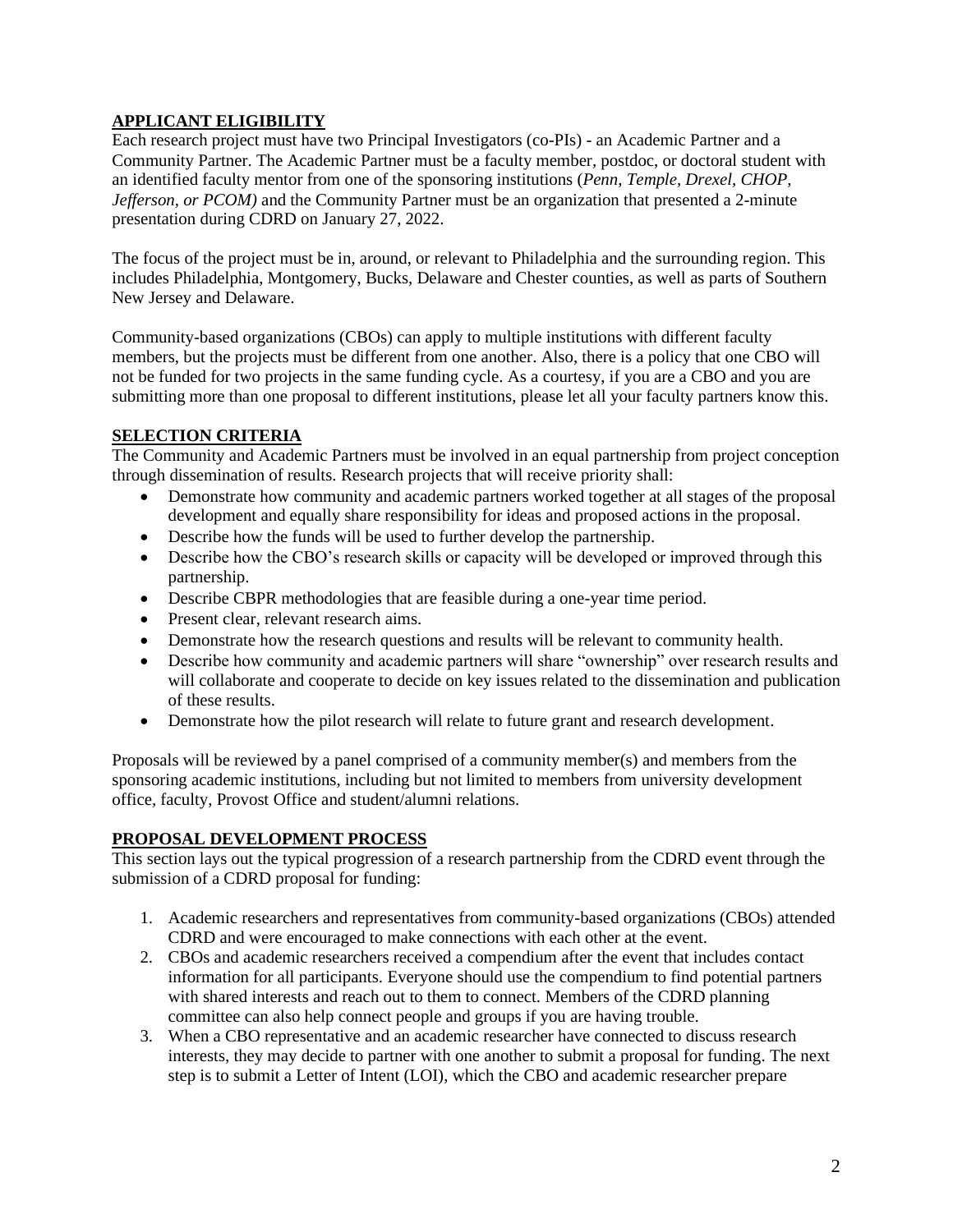together. The LOI must be submitted to the sponsoring institution where the academic researcher is employed (Penn, Drexel, Temple, CHOP, Jefferson or PCOM).

- 4. Each sponsoring institution will review the LOIs that involve their own faculty to check for eligibility.
- 5. As long as the partnership represents a CBO who presented at CDRD and an academic researcher from the sponsoring institution, they are generally invited to develop a full proposal. Sometimes clarifications are requested, or suggestions are made by the institution at this point, but generally this is simply a check for eligibility and appropriateness of the research question(s).
- 6. Then the full proposal is co-produced by both partners and sent to the sponsoring institution who will decide the awards.

# **AWARD PROCESS TIMELINE**

| April 11, 2022  | Letter of Intent (LOI) Deadline                    |
|-----------------|----------------------------------------------------|
| April 15, 2022  | Notification of invitation to submit full proposal |
| May 25, 2022    | <b>Full Proposal Deadline</b>                      |
| June 15, 2022   | Decision Date for Full Proposals                   |
| July 1, 2022    | Disbursement of Funds                              |
| June 30, 2023   | Deadline for Expenditure of Funds                  |
| August 31, 2023 | <b>Final Report Due</b>                            |

# **LETTER OF INTENT REQUIREMENTS**

Interested applicants should submit an informational Letter of Intent to the sponsoring institution **no later than April 11, 2022** to determine eligibility and appropriate partnerships. This letter should not exceed one page in length, and must include:

- Co-PIs' names and affiliations, and any other partners on the grant proposal
- Target audience or area
- Proposed aims of the research endeavor
- Primary contact person
- $\star$  CV for the faculty PI(s) and résumé(s) for the community PI should be attached.

All projects determined to be eligible will be invited to submit a full proposal. These invitations will be emailed no later than April 15, 2022.

#### **SPONSORING INSTITUTIONS' SUBMISSION REQUIREMENTS**

#### **Temple University**

The Office of Community Engaged Research & Practice (CERP) at the College of Public Health is offering up to \$8,000 in pilot funding. If you plan to apply for Temple College of Public Health funding, one of the co-PIs must be a Temple University College of Public Health faculty member, PhD student, post-doc or fellow, and the other a community partner representative. All Letters of Intent and any questions should be emailed to Amy Confair at [amy.confair@temple.edu](mailto:amy.confair@temple.edu) with "CDRD" in the subject line. If invited, full proposals should be sent as Word document attachments via email to Amy Confair at [amy.confair@temple.edu](mailto:amy.confair@temple.edu) with "CDRD" in the subject line.

#### **University of Pennsylvania**

If you are applying to the University of Pennsylvania, please send your letter of intent (or address any questions you may have) to Krista Scheffey, [krista.scheffey@pennmedicine.upenn.edu.](mailto:krista.scheffey@pennmedicine.upenn.edu)The Center for Public Health Initiatives at the University of Pennsylvania and the Community Engagement and Research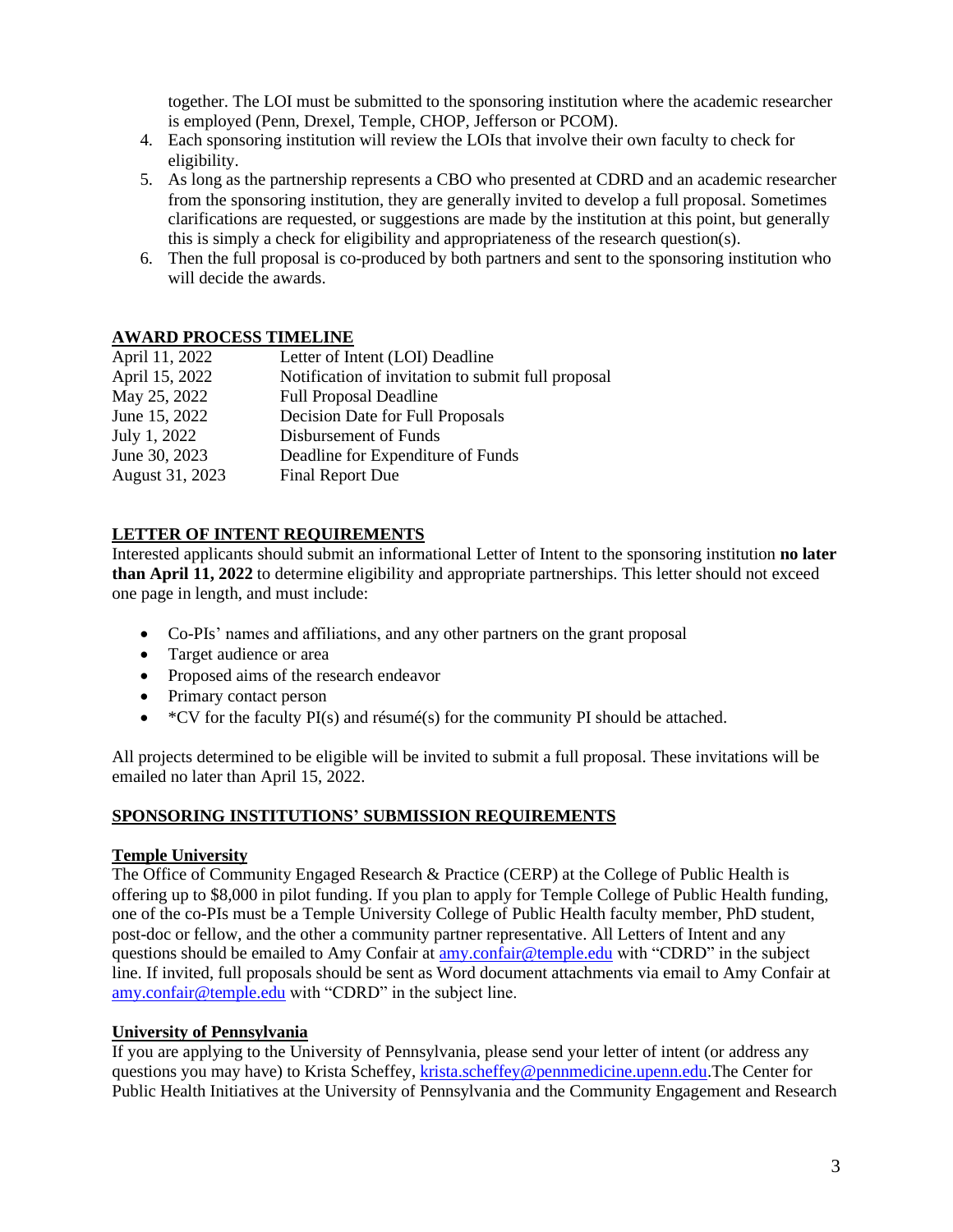Core of the University of Pennsylvania Clinical and Translational Science Award (CTSA) each anticipates funding grants up to \$10,000. CPHI and CEAR Core prioritize community-academic partnerships with a strong focus on community impact and engagement that address core determinants of health. When invited to submit a full proposal, all full proposals should be sent as Word document attachments via email to [krista.scheffey@pennmedicine.upenn.edu](mailto:krista.scheffey@pennmedicine.upenn.edu) with "CDRD" in the subject line.

# **The Children's Hospital of Philadelphia (CHOP)**

**The Center for Violence Prevention (CVP)** is soliciting proposals that address all aspects of violence prevention. If you are applying for a CVP grant, one of the co-PIs should be a CHOP investigator (Faculty, Scientist or Fellow) and the other a community partner representative. Please send your letter of intent (or any questions you may have) to India Shepherd Hammond at [cdrd@chop.edu.](mailto:cdrd@chop.edu) Grants will be considered in amounts up to \$10,000. When invited to submit a full proposal, all full proposals should be sent as Word document attachments via email to [cdrd@chop.edu](mailto:cdrd@chop.edu) with "CDRD" in the subject line.

# **Drexel University**

Grants will be considered in amounts up to \$10,000 for one year. If you are applying to Drexel University, please submit your letter of intent through the Drexel University Funding Portal. Please search CDRD in the funding portal or use this link:

[https://drexel.infoready4.com/#applicationGrid/1862732.](https://nam10.safelinks.protection.outlook.com/?url=https%3A%2F%2Fdrexel.infoready4.com%2F%23applicationGrid%2F1862732&data=04%7C01%7Camy.confair%40temple.edu%7C6f10ef73987841a5aa5f08d9e69aef3e%7C716e81efb52244738e3110bd02ccf6e5%7C0%7C0%7C637794375385872119%7CUnknown%7CTWFpbGZsb3d8eyJWIjoiMC4wLjAwMDAiLCJQIjoiV2luMzIiLCJBTiI6Ik1haWwiLCJXVCI6Mn0%3D%7C3000&sdata=jRkTGqS0MRMV9Sa11YRI%2BYKZKFxj8AuFe1t4994DNC0%3D&reserved=0) After the Letter of Intent is reviewed and applicants receive an invitation to submit a full proposal, full proposals may be submitted through the Funding Portal. Questions should be directed t[o fundingportal@drexel.edu.](mailto:fundingportal@drexel.edu)

### **Thomas Jefferson University**

Two of the Colleges at Thomas Jefferson University are providing grants: the Jefferson College of Nursing and the Jefferson College of Population Health.

If you are applying to work with the Jefferson College of Nursing, one of the co-PIs should be a Jefferson College of Nursing faculty member, PhD student, post-doc or fellow, and the other a community partner representative. Please send your letter of intent and any questions you may have to Gabrielle Santulli at [gabrielle.santulli@jefferson.edu](mailto:gabrielle.santulli@jefferson.edu) or 215-503-9115. Grants will be considered in amounts up to \$10,000.

If you are applying to work with the Jefferson College of Population Health, one of the co-PIs should be a Jefferson CPH faculty member, PhD student, post-doc or fellow, and the other a community partner representative. Projects that have the potential to be disseminated in the form of national or international presentations and/or as peer-reviewed manuscripts will be prioritized. Please send your letter of intent to Katie DiSantis, PhD, MPH, at [Katie.DiSantis@Jefferson.edu.](mailto:Katie.DiSantis@Jefferson.edu) Grants will be considered in amounts up to \$10,000.

#### **Philadelphia College of Osteopathic Medicine**

The Philadelphia College of Osteopathic Medicine (PCOM) supports a one-year grant for up to \$10,000 for interdisciplinary, community-based research, focusing on the areas of health equity, health literacy, maternal health, or behavioral health in West and Southwest Philadelphia. Each research project (a maximum of two will be awarded) must have two Principal Investigators (co-PIs) - a faculty member from PCOM and a community-based organization partner. Student participation in the research project is a requirement for funding. Please refer to the college's website [\(www.pcom.edu\)](http://www.pcom.edu/) for information about the graduate programs offered that align with your research. Interested applicants should submit a Letter of Intent to Dr. Marcine Pickron-Davis, Chief Diversity & Community Relations Officer, at [marcinepi@pcom.edu.](mailto:marcinepi@pcom.edu)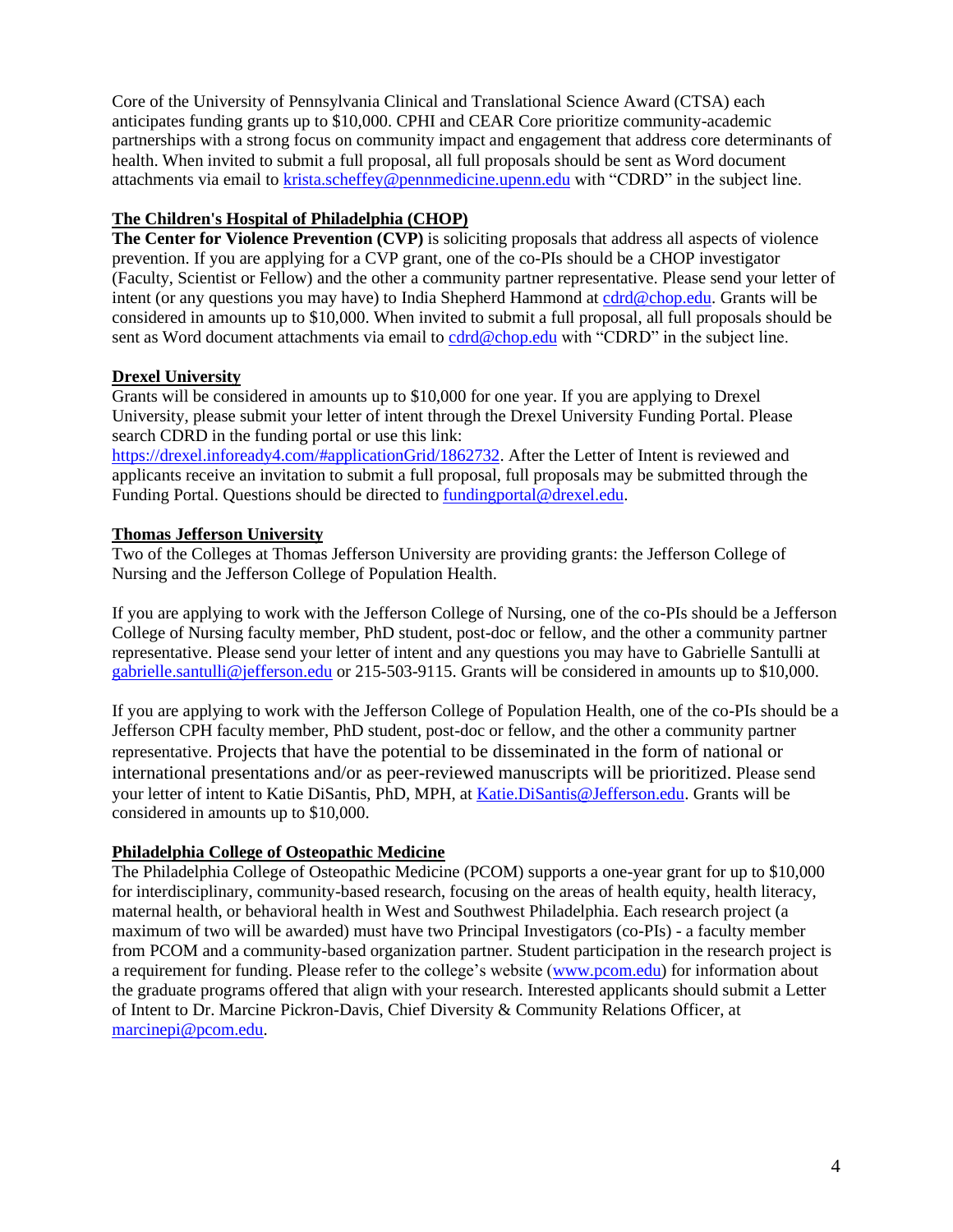# **INVITED FULL PROPOSAL REQUIREMENTS**

Invited applicants should submit a Full Proposal consisting of the Scope of Work, Financial Component, and Required Additional Materials. The deadline for full proposals is **Wednesday, May 25, 2022**.

**Scope of Work (***no more than five pages in length, single spaced. Please use 1-inch margins and a font of Arial 11*):

- Provide the hypothesis, and goals and objectives of the research project. Please include the anticipated number of people you propose to reach.
- Describe the significance of the research to the specified community.
- Describe what you know about the target population to be served, specifying which neighborhood(s) will be targeted by the proposed project.
- Explain the methods, analytic plan and the work to be undertaken.
- Describe the proposed staffing for the project, including roles and responsibilities of community and academic members and their experience serving the targeted community
- Describe how the community and academic partner will collaborate throughout the entire research project.
- Describe how the community partner's research skills or capacity will be developed or improved as part of the project.
- Describe how the results of the research will be disseminated to community stakeholders.
- Discuss plans for securing funding for future extensions of the partnership or research.
- Provide a detailed timeline of tasks to be completed during the one-year project.

#### **Financial Component (***no more than two pages***):**

- A **Project Budget** including Personnel Costs and Other Expenses (consultants, supplies, travel, etc.). In the Personnel Costs section include the role, current salary of each staff person, their % effort on the project, and the cost of fringe benefits. In the Other Expenses section include the total costs of each line item.
- A **Budget Justification** including a detailed description of each line item. For example, the justification should include the duties of each staff person listed in the budget, the type of supplies required (and purpose), and the name (if applicable), duties, and hourly rate of proposed consultants, etc.

#### **Required Additional Materials (***no overall page limit)***:**

- **Abstract Page:** The abstract page should be no longer than 250 words
- **Background documents** describing the experience of the applicants. These one-page narratives should describe:
	- o The prior experience of the applicants serving the target population
	- o Relevant experience in stress and/or community wellness related activities
	- o Prior engagement in community-based participatory research.
	- o Academics may also submit bio-sketches no longer than 2 pages each.

#### **Submission Information:**

#### **All applications must be submitted based on the instructions listed above for each institution by May 25, 2022.**

Awards will be publicly announced on the [CDRD website](https://violence.chop.edu/community-driven-research-day) by June 20, 2022. Each University may notify successful applications sooner and/or on different dates. Successful applications will receive funding on